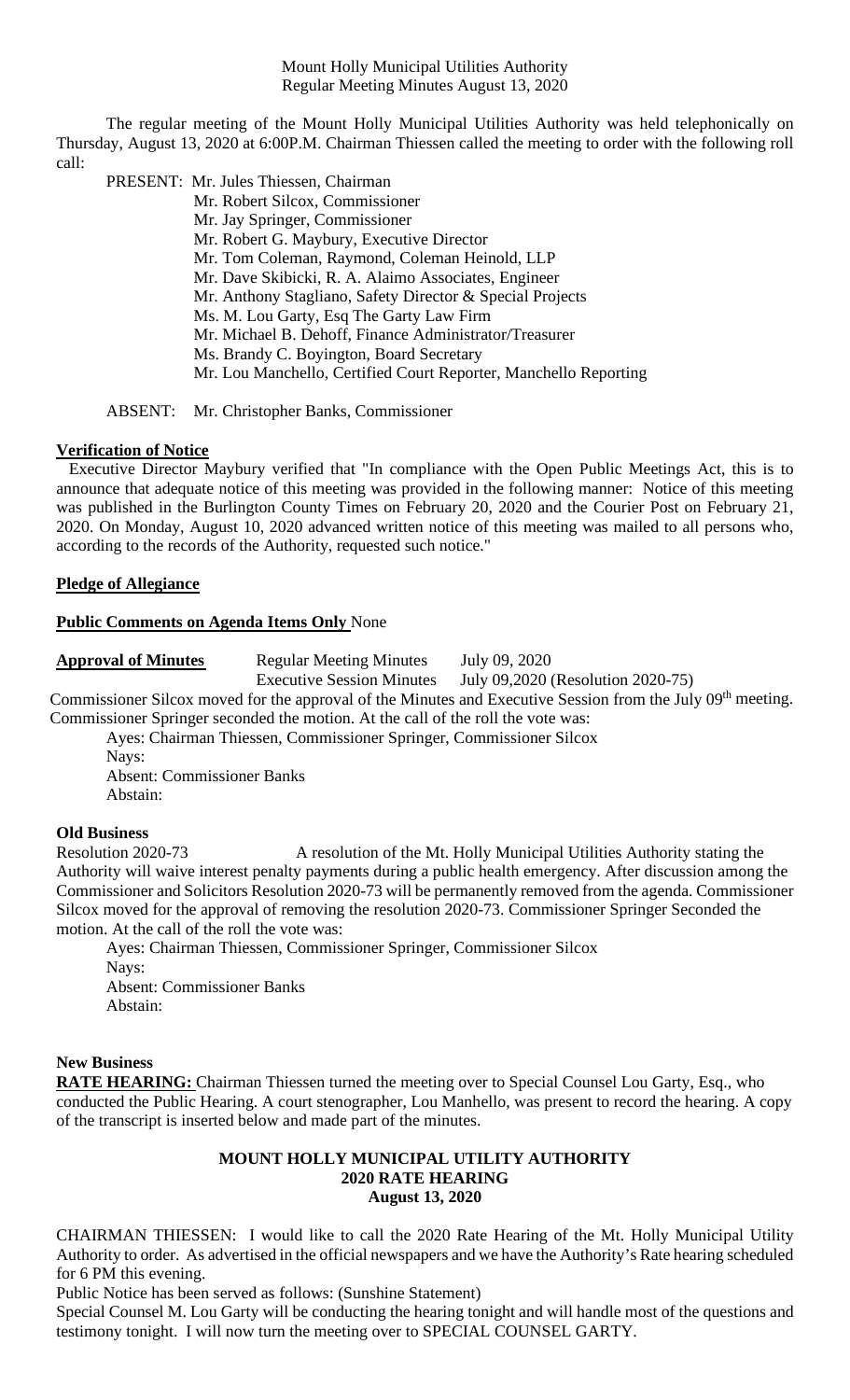SPECIAL COUNSEL GARTY: Thank you. Chairman and Commissioners the following exhibits have been pre-marked and entered into evidence and I will read them into the record as they have been marked:

EXHIBIT A - NOTICE OF PUBLIC HEARING TO THE PUBLIC Affidavit of Publication from the Courier Post

EXHIBIT B - NOTICE OF PUBLIC HEARING TO THE PUBLIC Affidavit of Publication from the Burlington County Times

EXHIBIT C - NOTICE OF PUBLIC HEARING TO CUSTOMER MUNICIPALITIES Certified Letters and Receipts to the Township Clerks of Mount Holly, Eastampton, Lumberton, Hainesport, Westampton, and Moorestown dated July 13, 2020

SPECIAL COUNSEL GARTY: Several Witnesses will be called this evening. The first is Ms. BRANDY BOYINGTON, Assistant to the Executive Director, she will testify about the public notices in the official newspapers and the notices to the customer Municipalities.

Next will be Mr. ROBERT MAYBURY, Executive Director who will testify as to the Authority's Budget and the current schedule of service charges to the customer municipalities.

Finally, Mr. MICHAEL DEHOFF, Finance Administrator, will then testify as to his review of the Authority's Budget and the current schedule of service charges to the customer municipalities

The first witness I will call is Ms. BRANDY BOYINGTON (witness is sworn)

**Q: Are you employed by the Authority?**

A: Yes.

**Q: In what capacity?**

A: I am Assistant to the Executive Director and Board Secretary

**Q: How long have you been the Assistant to the Executive Director and Board Secretary?**

A: Since December, 2014.

**Q: In that capacity and particularly in connection with this rate hearing, at the request and direction of the Executive Director, did you prepare and cause a notice of the hearing on the proposed rate adjustments to be published in the newspapers?**

A: Yes.

**Q: There was a Public Notice which you personally arranged to be published in the Courier Post; is that correct?**

A: Yes

**Q: I'm showing you a document that has been marked as EXHIBIT "A." Do you recognize the document marked as EXHIBIT "A" to be a true copy of the Public Notice which you had published in the Courier Post?** 

A: Yes

**Q: What is the date of Publication of the Notice marked as EXHIBIT "A" for publication in the Courier Post?** 

A: July 16, 2020.

**Q: There was a Public Notice which you personally arranged to be published in the Burlington County Times, is that correct?**

A: Yes

**Q: I'm showing you a document that has been marked as EXHIBIT "B." Do you recognize the document marked as EXHIBIT "B" to be a true copy of the Public Notice which you caused to be published in the Burlington County Times?** 

A: Yes

**Q: What is the date of Publication of the Notice marked as EXHIBIT "B" for the Burlington County Times?** 

A: July 16, 2020.

**Q: Were you directed by Mr. Maybury to personally arrange for official notice of this hearing to be served on the customer municipalities? And if so, how did you accomplish that task?**

A: Yes, I did that by preparing a letter for signature by Mr. Maybury. I then sent a copy of the letter signed by Mr. Maybury by certified mail to each Township Clerk of the customer municipalities.

**Q: I refer you to EXHIBIT C. Is the letter marked as EXHIBIT "C" a true copy of the letter signed by Mr. Maybury that was mailed to all of the Customer Municipalities?** 

A: Yes, it is a copy of Mr. Maybury's letter dated July 13, 2020, which I personally sent to all of the customer Municipalities.

**Q: For the record, the document marked as EXHIBIT "C" indicates that Certified Letters were sent to the Township Clerks of Mount Holly, Eastampton, Lumberton, Westampton, Hainesport and Moorestown. Is that true and correct?** 

A: Yes, that is correct.

SPECIAL COUNSEL GARTY: That is all I have for Ms. BOYINGTON. If there is anyone from the audience that has any questions for Ms. BOYINGTON, this would be the time to ask a question of Ms. BOYINGTON. Seeing none,

Next witness is Mr. ROBERT MAYBURY (witness is sworn)

**Q: Are you employed by the Authority?**

A: Yes

**Q: In what capacity?**

A: I am the Executive Director

**Q: How long have you been Executive Director?**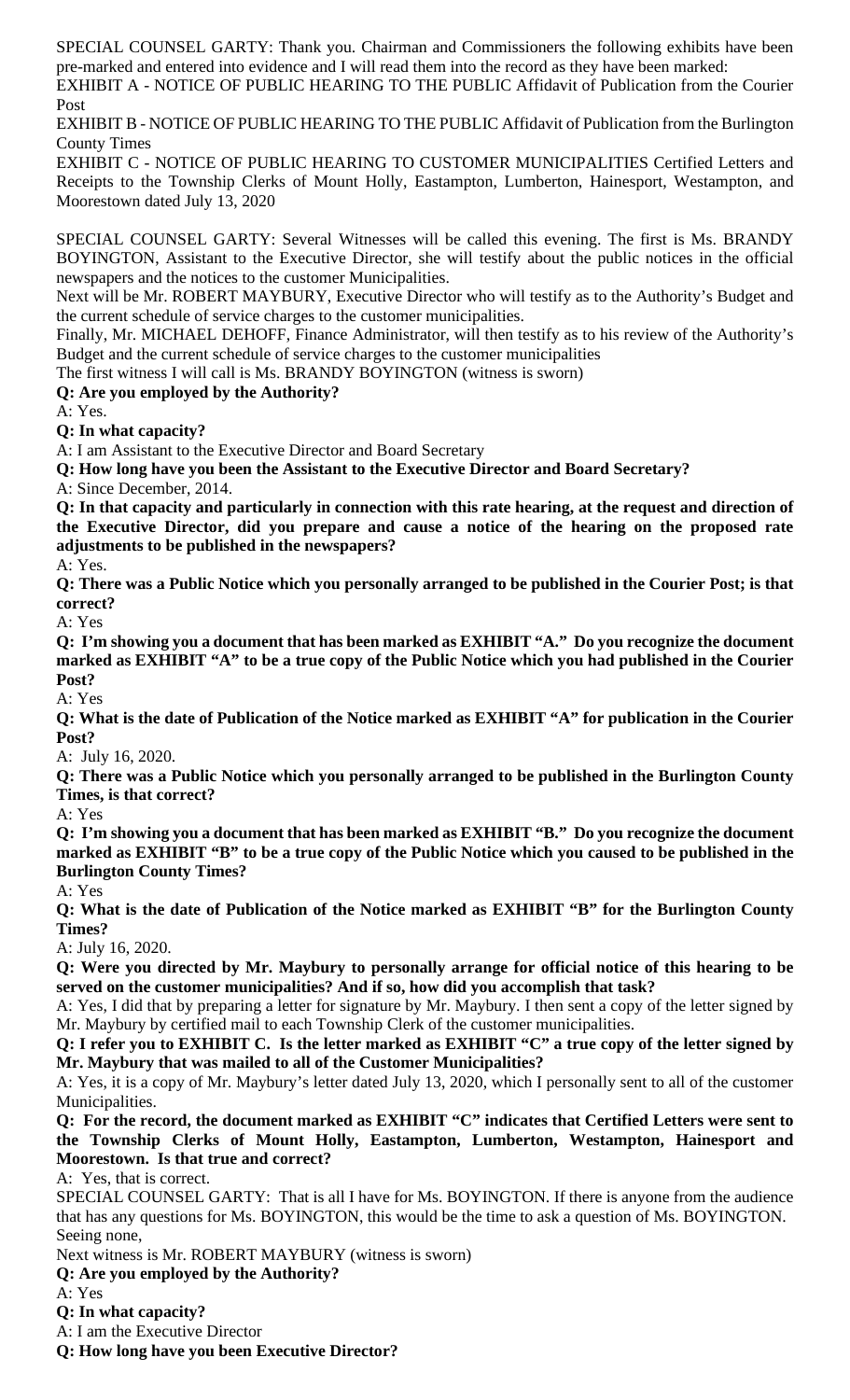A: I was appointed interim Executive Director in October 2014 and as Executive Director in May 2015.

**Q: Did you request and direct that the Board Secretary, Ms. Boyington, prepare the notices of the hearing on the proposed rate adjustments to be published in the newspapers as she testified to earlier?** A: Yes.

**Q: Did you request and direct that the Board Secretary, Ms. Boyington, prepare the letter, identified as Exhibit "C" for your signature and cause the letter to be sent all of the Customer Municipalities?**  A: Yes

**Q: In your capacity as Executive Director and in connection with this rate hearing, are you familiar with the Authority's Budget and current rate schedule?**

A: Yes

**Q: Are there any proposed changes to any schedule in the Authority's current** *Schedule of Rates***?** A: No.

**Q: Based upon your knowledge of the Budget and the current rate schedule, do you believe that maintaining the current schedule of rates is necessary and reasonable?**

A: Yes, I do.

**Q: Based upon your knowledge of the Budget and the current schedule of rates, do you recommend the Authority re-adopt the current rate schedule?**

A: Yes

SPECIAL COUNSEL GARTY: This is all I have for Mr. MAYBURY. If anyone from the audience has a question for Mr. MAYBURY, now would be the time to come forward and ask your question.

SPECIAL COUNSEL GARTY: The next witness will be Mr. MICHAEL DEHOFF (witness sworn)

# **Q: Mr. DEHOFF what is your position with the Authority?**

A: Finance Administrator

**Q: How long have you been affiliated with the Authority?**

A: I have been employed by the Authority since August 11, 2016

**Q: Are you familiar with the Authority's current Schedule of Rates?**

A: Yes

**Q: Based upon your knowledge of the Budget, the current rates, and your experience in the industry, do you believe that maintaining the current rates with no increase is necessary to maintain the fiscal integrity of the MUA in meeting its operating expenses?** 

A: Yes, I do.

**Q: Based upon your knowledge of the Budget, the current rates, and your experience in the industry, do you believe that the current rates are necessary to promote the financial interests of the MUA?**  A: Yes, I do.

**Q: Based upon your knowledge of the Budget and the current rates, do you recommend the Authority re-adopt the current rate schedule?**

A: Yes

SPECIAL COUNSEL GARTY, I have no further questions of Mr. DEHOFF. Are there any members of the public who wish to ask the Authority any questions? If so, please state your name and address prior to asking the question so that the reporter may make an accurate record.

\*\*\*\*\*\*\*\*\*

Seeing no one wishing to ask any further questions, are there any members of the public who wish to make a statement? Again, if so, please state your name and address prior to making your statement so that there is an accurate record.

Chairman Thiessen I would ask if you or any of the Commissioners have any questions to ask at this time. \*\*\*\*\*\*\*\*\*

Chairman Thiessen, seeing no one wishing to make any further statements, I would recommend that the public portion of the rate hearing be closed.

\*\*\*\*\*\*\*\*

## CHAIRMAN THIESSEN:

I recommend the consideration of the Resolution approving the rates for 2020

Resolution 2020-82 A resolution approving the 2020 Rate Schedule. Commissioner Silcox moved for the approval. Dehoff stated the calculations showed a possibility for a small increase to the connection fees but the Authority will keep the rates as they are for 2020 given the Authority's current financial position. Commissioner Springer seconded the motion. At the call of the roll the vote was:

Ayes: Chairman Thiessen, Commissioner Springer, Commissioner Silcox

Navs:

Absent: Commissioner Banks Abstain: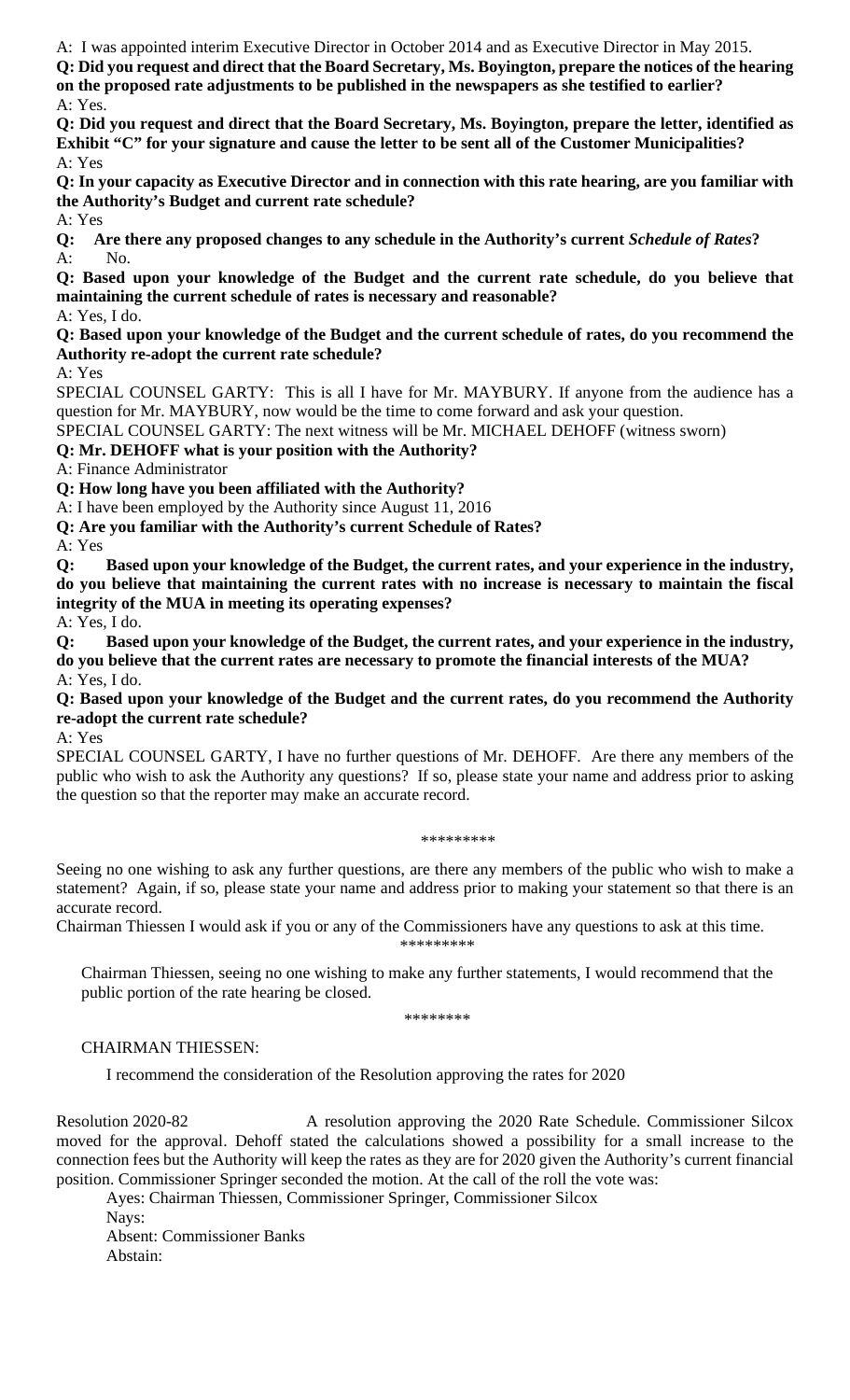Resolution 2020-83 A resolution of the Mt. Holly Municipal Utilities Authority awarding contract #2020-14 for supply and delivery of WHIPPS, Inc Model 900 series stainless steel gate or equivalent. Executive Director Maybury stated this resolution is for three stainless slide steel gates to control the flow near the discharge point of the Rancocas Road treatment facility the original gates were installed approximately ten years ago, unfortunately with the use of the chlorine broke down the metal. The cost is \$17,365 for all three and recommended for approval. Commissioner Springer moved for the approval of resolution 2020-83 Commissioner Silcox seconded the motion. At the call of the roll the vote was:

Ayes: Chairman Thiessen, Commissioner Springer, Commissioner Silcox

Nays: Absent: Commissioner Banks Abstain:

Resolution 2020-84 A resolution of the Mt. Holly Municipal Utilities Authority awarding contract #2020-15 for short circuit, overcurrent device evaluation, overcurrent device coordination and Arc Flash Analysis of two water pollution control facilities. Executive Director Maybury explain Arc flash an assessment of the energy available in the electrical cabinets providing a rating per cabinet. The cost for this is \$43,250 and recommended for approval. Commissioner Springer moved for the approval of resolution 2020-84. Commissioner Silcox seconded the motion. At the call of the roll the vote was:

Ayes: Chairman Thiessen, Commissioner Springer, Commissioner Silcox

Navs:

Absent: Commissioner Banks Abstain:

Resolution 2020-85 A resolution approving the **S-3** application for approval of sewer plans between the Mt. Holly M.U.A and Smithville Road Maintenance Facility for sanitary sewerage service in the township of Eastampton. Executive Director Maybury stated the county built a maintenance building approximately 12,000 square feet at the intersection of Powell Road and Smithville Road, this facility is already paid the connection fee and has been connected since December of 2019. A letter was sent to the County because this parcel is not in our service area and needs to be added to our service area Commissioner Silcox moved for the approval of resolution 2020-85 Commissioner Springer seconded the motion. At the call of the roll the vote was:

Ayes: Chairman Thiessen, Commissioner Springer, Commissioner Silcox Navs: Absent: Commissioner Banks Abstain:

Resolution 2020-86 A resolution approving the **S-3** application for approval of sewer plans between the Mt. Holly M.U.A and Hainesport Commerce Center for sanitary sewerage service in the township of Hainesport. Executive Director Maybury stated this application is for another warehouse approximately 250,000 square foot. This proposed warehouse be built near the Sonic on Route 38 and construction has begun and is recommended for approval. Commissioner Springer moved for the approval of resolution 2020-86 Commissioner Silcox seconded the motion. At the call of the roll the vote was:

Ayes: Chairman Thiessen, Commissioner Springer, Commissioner Silcox

Nays: Absent: Commissioner Banks Abstain:

Resolution 2020-87 A resolution of the Mt. Holly MUA authorizing non-fair and open purchase of HVAC system for the Rancocas Road Laboratory. Executive Director Maybury explained this is a replacement system for the laboratory employees at Rancocas Road. Executive Director Maybury stated the current system has been failing over time. Chairman Theissen asked what the reason for non-fair and open. Mr. Stagliano stated four separate vendors came in, three of which did not provide a quote, and the Authority's position with a failing system not ready for the season change ahead. The cost is below the bid threshold and in a window contract. We went with a non-fair and open and we recommend Air Comfort as the vendor to replace the system. Commissioner Silcox moved for the approval of resolution 2020-87. Commissioner Springer seconded the motion. At the call of the roll the vote was:

Ayes: Chairman Thiessen, Commissioner Springer, Commissioner Silcox Nays: Absent: Commissioner Banks Abstain: